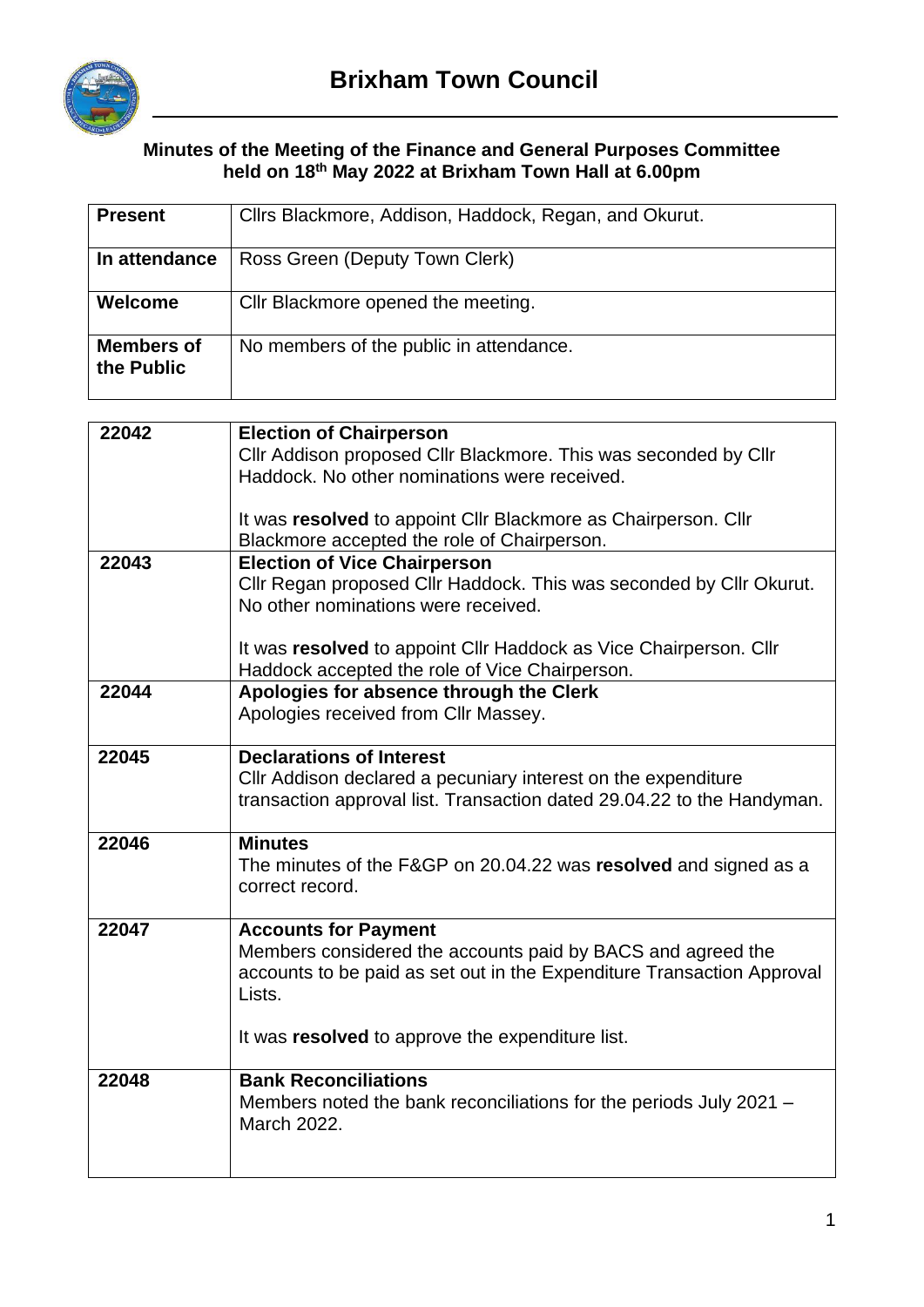| 22049 | <b>Year Planner</b>                                                                                                                                                                                                                                                                                                                                                                                                                                                                                                                                                                                                                                                                                                                                         |
|-------|-------------------------------------------------------------------------------------------------------------------------------------------------------------------------------------------------------------------------------------------------------------------------------------------------------------------------------------------------------------------------------------------------------------------------------------------------------------------------------------------------------------------------------------------------------------------------------------------------------------------------------------------------------------------------------------------------------------------------------------------------------------|
|       | Members noted the Finance and General Purposes meeting schedule.                                                                                                                                                                                                                                                                                                                                                                                                                                                                                                                                                                                                                                                                                            |
| 22050 | <b>Town Hall</b>                                                                                                                                                                                                                                                                                                                                                                                                                                                                                                                                                                                                                                                                                                                                            |
|       | a) To hear an update on the Gas and Electric Contracts                                                                                                                                                                                                                                                                                                                                                                                                                                                                                                                                                                                                                                                                                                      |
|       | The Deputy Town Clerk advised that the F&GP Committee resolved on<br>20 <sup>th</sup> October 2021 to delegate the gas and electric renewal contracts to<br>the Town Clerk. It was announced shortly after that meeting that CNG<br>the gas utility supplier for the Town Hall, has been dissolved. On 09 <sup>th</sup><br>December, the Town Hall gas account was switched over to British<br>Gas Lite and on 30 <sup>th</sup> April two more accounts (both electric and gas)<br>were switched to British Gas Lite once the old contract ended. There is<br>one gas contract due to end in November and this will be switched to<br>British Gas Lite at that time. There, by the end of 2022, all gas and<br>electric accounts will be with one supplier. |
|       | CIIr Blackmore requested an indication of the percentage increase<br>since we changed suppliers. This will support with forecasting against<br>the set budget.                                                                                                                                                                                                                                                                                                                                                                                                                                                                                                                                                                                              |
|       | b) To hear an update on the telephone and broadband contracts                                                                                                                                                                                                                                                                                                                                                                                                                                                                                                                                                                                                                                                                                               |
|       | The Deputy Town Clerk advised that since the Town Council agreed to<br>move all telephone and broadband facilities to Connexin, it was<br>established that one broadband line with Kcom was still active and this<br>was the account the Council was accessing broadband through.<br>Connexin were advised that no further payment would be made for<br>broadband access until this matter has been resolved. However,<br>Brixham Town Council continued to pay Connexin for the hosted phone<br>system.                                                                                                                                                                                                                                                    |
|       | Within the last month, this has now been resolved with;<br>Kcom being given notice;<br>Connections being pursued for credit notes on invoices being<br>$\bullet$<br>held by the Town Council; and<br>The Council router being switched over to access the Connexin<br>account.                                                                                                                                                                                                                                                                                                                                                                                                                                                                              |
|       | The total payments withheld from Connexin is £332.50 plus vat, which<br>amounts to seven months at £47.50.                                                                                                                                                                                                                                                                                                                                                                                                                                                                                                                                                                                                                                                  |
|       | As the Town Council is now utilising broadband provided by<br>Connexion, future invoices will be put forward for payment. In addition,<br>as this month should be the last month KCom is paid, the Town Council<br>should see a saving in the region of £14.95 per month.                                                                                                                                                                                                                                                                                                                                                                                                                                                                                   |
|       | c) To discuss and consider a quote to replace CCTV cameras                                                                                                                                                                                                                                                                                                                                                                                                                                                                                                                                                                                                                                                                                                  |
|       | The Deputy Town Clerk advised that the Council had recently been<br>experiencing some faults with the CCTV cameras and the contractors                                                                                                                                                                                                                                                                                                                                                                                                                                                                                                                                                                                                                      |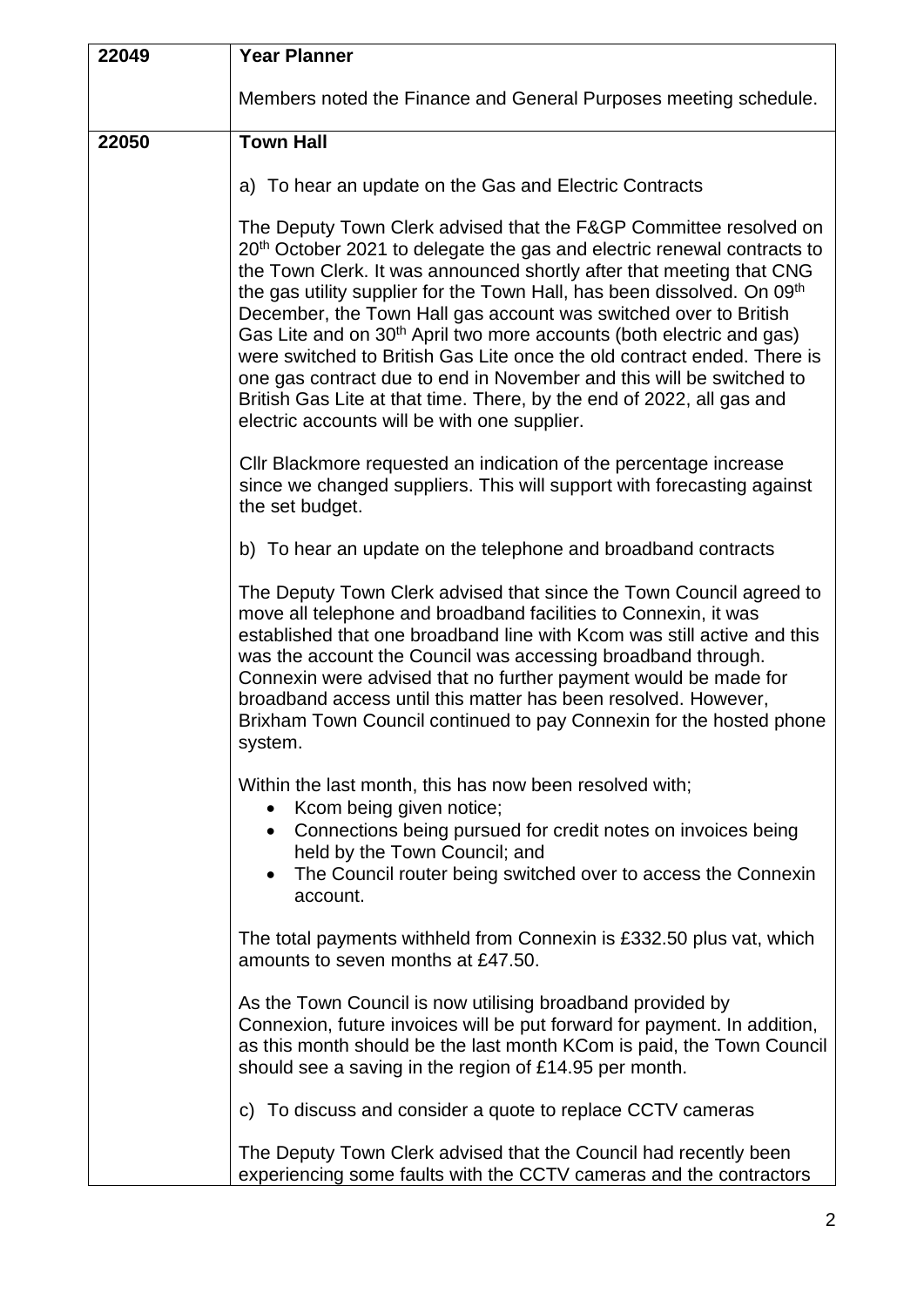|                                             | were called out to investigate. Following the contractors visit, it has<br>been advised that they will need replacing.                                                                                                                                                                                                                                                                                                                                                                                                                                                                                                                                                           |                       |
|---------------------------------------------|----------------------------------------------------------------------------------------------------------------------------------------------------------------------------------------------------------------------------------------------------------------------------------------------------------------------------------------------------------------------------------------------------------------------------------------------------------------------------------------------------------------------------------------------------------------------------------------------------------------------------------------------------------------------------------|-----------------------|
|                                             | There are a total of 16 cameras and a need to replace a minimum of 6.<br>To supply and install 1 x Dahua 1080p 4-megapixel Camera the cost<br>will be £165. However, if the Council ordered more than 5 cameras at<br>one time, the price per camera is reduced to £148.50.                                                                                                                                                                                                                                                                                                                                                                                                      |                       |
|                                             | One of the cameras is in the Council office and prior to COVID<br>monitored visitors coming into the reception area. However, with the<br>installation of the screens with frosted covering, the camera's view is<br>obscured. It is considered that whilst the contractors are on site, the<br>camera should be repositioned to the other side of the frosted screens,<br>which is approximately a distance of 1.2m, to ensure that the camera<br>view is not obscured.                                                                                                                                                                                                         |                       |
|                                             | It was resolved to instruct a survey to be completed on the CCTV<br>infrastructure across the Town Hall, to include a review of all cameras,<br>placement of cameras, recording system and a complete quote on<br>costs.                                                                                                                                                                                                                                                                                                                                                                                                                                                         |                       |
| 22051                                       | <b>Personnel</b>                                                                                                                                                                                                                                                                                                                                                                                                                                                                                                                                                                                                                                                                 |                       |
|                                             | The Deputy Town Clerk advised that the Town Council currently have<br>two vacancies, for a Town Hall Caretaker and a Community<br>Engagement Assistant. Both have recently been advertised. The<br>Caretaker role received applications but those shortlisted for interview<br>withdrew for various reasons before the interviews could take place.<br>We have received no applications for the Community Engagement<br>Assistant. The Town Clerk made the decision to appoint a temporary<br>member of staff to fulfil the Caretaker role and support the Lengthsmen<br>Service. This was to ensure continuity of the service and allow for<br>essential tasks to be completed. |                       |
| 22052                                       | <b>Date of Next Meeting</b><br>The next meeting is scheduled for 15 <sup>th</sup> June at 6pm.                                                                                                                                                                                                                                                                                                                                                                                                                                                                                                                                                                                   |                       |
| 22053                                       | Items for future agenda<br>Each Councillor is requested to use this opportunity to raise items for<br>future agendas, giving details of why the Council should consider the<br>item.                                                                                                                                                                                                                                                                                                                                                                                                                                                                                             |                       |
| <b>Item</b>                                 | <b>Reason</b>                                                                                                                                                                                                                                                                                                                                                                                                                                                                                                                                                                                                                                                                    | <b>Proposed by</b>    |
| <b>CCTV</b> quotes                          | Full review of CCTV system                                                                                                                                                                                                                                                                                                                                                                                                                                                                                                                                                                                                                                                       | <b>Cllr Blackmore</b> |
| Expenditure                                 | Actuals against projected spend (specifically around<br>grants)                                                                                                                                                                                                                                                                                                                                                                                                                                                                                                                                                                                                                  | <b>Cllr Blackmore</b> |
| Security<br><b>Review (Full</b><br>Council) | Review security of the building of the Town Hall<br>(Alarms, locks, etc)                                                                                                                                                                                                                                                                                                                                                                                                                                                                                                                                                                                                         | <b>Cllr Addison</b>   |
| 22054                                       | <b>Exclusion of Public and Press</b><br>It was resolved to exclude members of the public and press due to the<br>confidential nature about to be discussed.                                                                                                                                                                                                                                                                                                                                                                                                                                                                                                                      |                       |